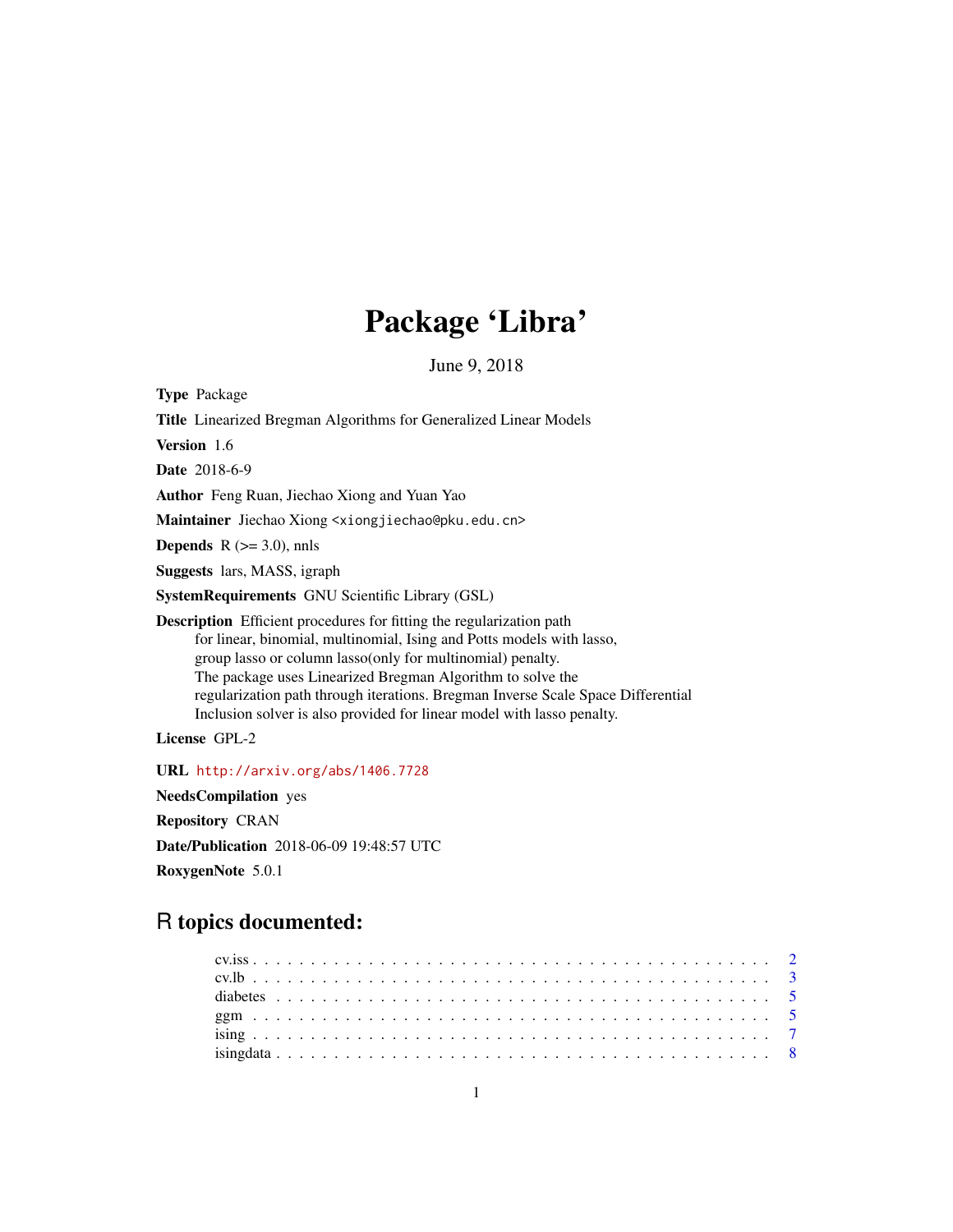<span id="page-1-0"></span>

| Index |  |  |  |  |  |  |  |  |  |  |  |  |  |  |  |  |  |  |  |  |  |
|-------|--|--|--|--|--|--|--|--|--|--|--|--|--|--|--|--|--|--|--|--|--|

cv.iss *CV for ISS*

### Description

Cross-validation method to tuning the parameter t for ISS.

#### Usage

 $cv.iss(X, y, K = 5, t, intercept = TRUE, normalize = TRUE,$  $plot.it = TRUE, se = TRUE, ...)$ 

#### Arguments

| X         | An n-by-p matrix of predictors                                                                                              |
|-----------|-----------------------------------------------------------------------------------------------------------------------------|
| y         | Response Variable                                                                                                           |
| К         | Folds number for CV. Default is 5.                                                                                          |
| t         | A vector of predecided tuning parameter.                                                                                    |
| intercept | If TRUE, an intercept is included in the model (and not penalized), otherwise no<br>intercept is included. Default is TRUE. |
| normalize | if TRUE, each variable is scaled to have L2 norm square-root n. Default is<br>TRUE.                                         |
| plot.it   | Plot it? Default is TRUE                                                                                                    |
| se        | Include standard error bands? Default is TRUE                                                                               |
| $\cdots$  | Additional arguments passing to lb                                                                                          |

#### Details

K-fold cross-validation method is used to tuning the parameter \$t\$ for ISS. Mean square error is used as prediction error.

#### Value

A list is returned. The list contains a vector of parameter t, crossvalidation error cv.error, and the estimated standard deviation for it cv.sd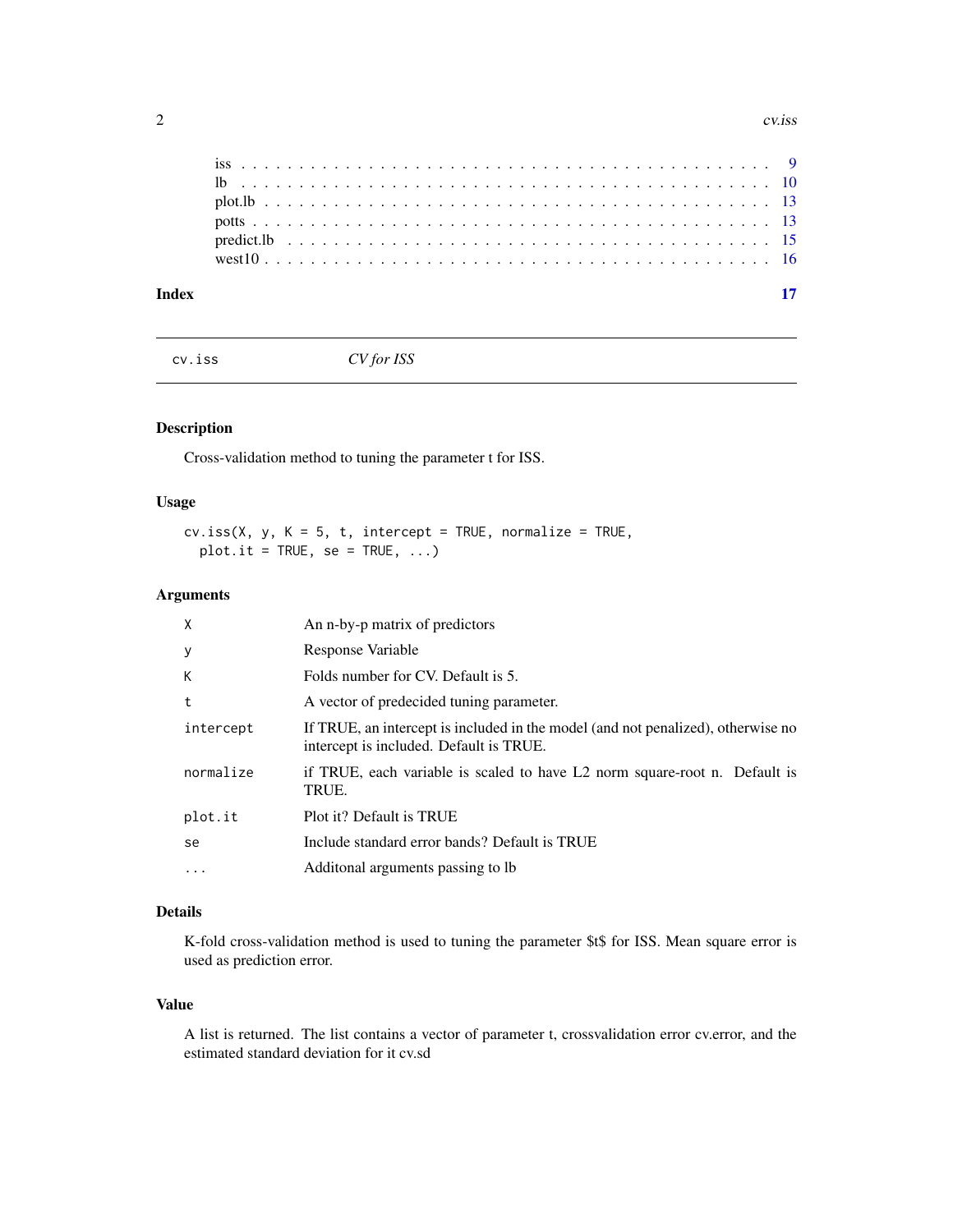#### <span id="page-2-0"></span> $cv.$  lb  $3$

#### Author(s)

Feng Ruan, Jiechao Xiong and Yuan Yao

#### References

Ohser, Ruan, Xiong, Yao and Yin, Sparse Recovery via Differential Inclusions, [http://arxiv.](http://arxiv.org/abs/1406.7728) [org/abs/1406.7728](http://arxiv.org/abs/1406.7728)

#### Examples

```
#Examples in the reference paper
library(MASS)
n = 200; p = 100; k = 30; sigma = 1Sigma = 1/(3*p)*matrix(rep(1,p^2),p,p)diag(Sigma) = 1
A = mvrnorm(n, rep(0, p), Sigma)
u_ref = rep(0,p)supp_ref = 1:ku_ref[supp_ref] = rnorm(k)
u_ref[supp_ref] = u_ref[supp_ref]+sign(u_ref[supp_ref])
b = as.vector(A%*%u-ref + sigma*rnorm(n))cv.iss(A,b,intercept = FALSE,normalize = FALSE)
```
cv.lb *CV for lb*

#### Description

Cross-validation method to tuning the parameter t for lb.

#### Usage

```
cv.\lb(X, y, \text{kappa}, \text{alpha}, \text{alpha}, K = 5, \text{tlist}, nt = 100, \text{trace} = 100,family = c("gaussian", "binomial", "multinomial"), group = FALSE,
  intercept = TRUE, normalize = TRUE, plot.it = TRUE, se = TRUE, ...)
```
#### Arguments

| X     | An n-by-p matrix of predictors                                                                                                                          |
|-------|---------------------------------------------------------------------------------------------------------------------------------------------------------|
| y     | Response Variable                                                                                                                                       |
| kappa | The damping factor of the Linearized Bregman Algorithm that is defined in the<br>reference paper. See details.                                          |
| alpha | Parameter in Linearized Bregman algorithm which controls the step-length of<br>the discretized solver for the Bregman Inverse Scale Space. See details. |
| K     | Folds number for CV. Default is 5.                                                                                                                      |
| tlist | Parameters t along the path.                                                                                                                            |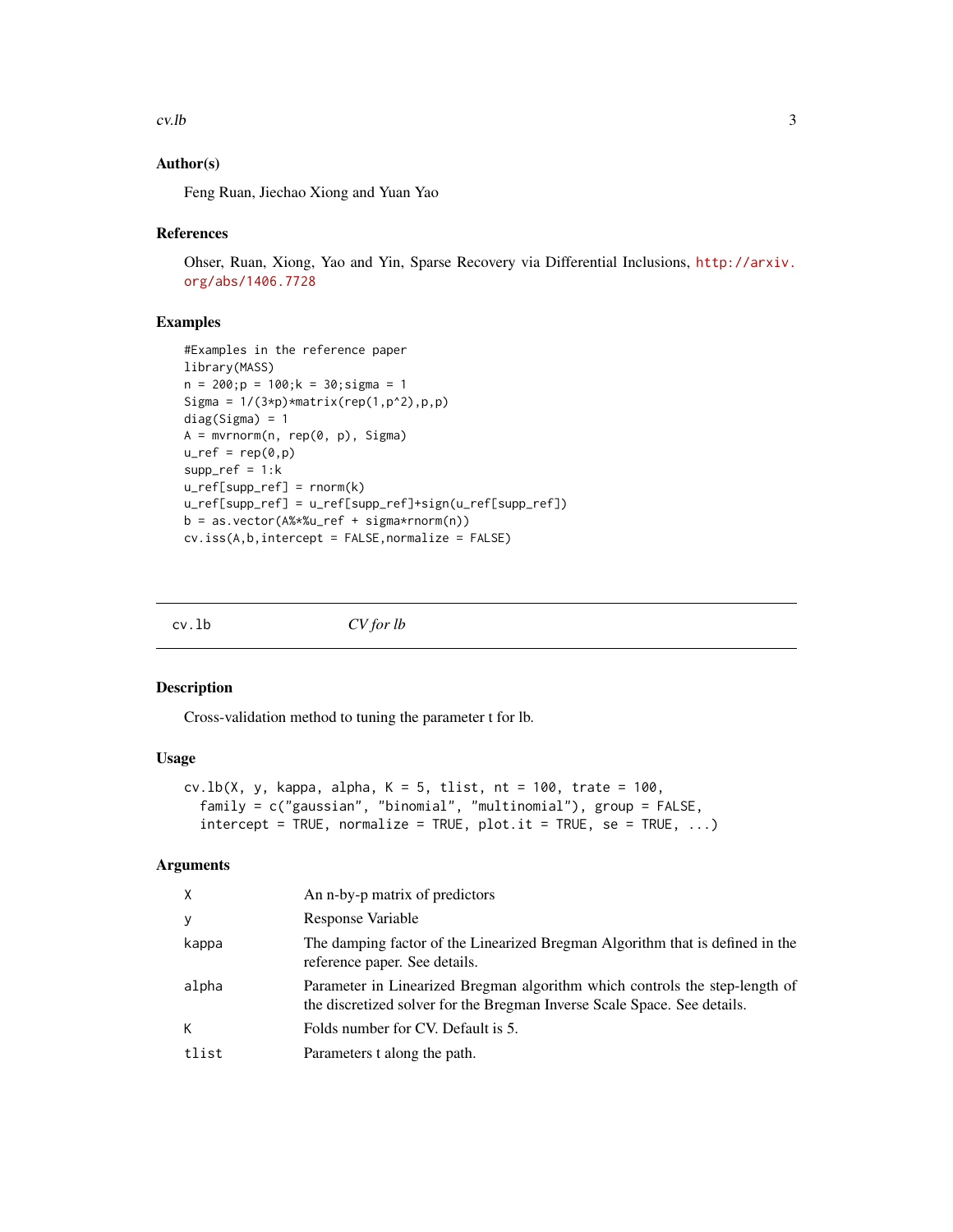| nt        | Number of t. Used only if thist is missing. Default is 100.                                                                 |
|-----------|-----------------------------------------------------------------------------------------------------------------------------|
| trate     | tmax/tmin. Used only if thist is missing. Default is 100.                                                                   |
| family    | Response type                                                                                                               |
| group     | Whether to use a group penalty, Default is FALSE.                                                                           |
| intercept | If TRUE, an intercept is included in the model (and not penalized), otherwise no<br>intercept is included. Default is TRUE. |
| normalize | if TRUE, each variable is scaled to have L2 norm square-root n. Default is<br>TRUE.                                         |
| plot.it   | Plot it? Default is TRUE                                                                                                    |
| se        | Include standard error bands? Default is TRUE                                                                               |
| $\cdot$   | Additional arguments passing to lb                                                                                          |

#### Details

K-fold cross-validation method is used to tuning the parameter t for ISS. Mean square error is used for linear model. Miss-classification error is used for binomial and multinomial model.

#### Value

A list is returned. The list contains a vector of parameter t, crossvalidation error cv.error, and the estimated standard deviation for it cv.sd

#### Author(s)

Feng Ruan, Jiechao Xiong and Yuan Yao

#### References

Ohser, Ruan, Xiong, Yao and Yin, Sparse Recovery via Differential Inclusions, [http://arxiv.](http://arxiv.org/abs/1406.7728) [org/abs/1406.7728](http://arxiv.org/abs/1406.7728)

#### Examples

```
#Examples in the reference paper
library(MASS)
n = 200; p = 100; k = 30; sigma = 1Sigma = 1/(3*p)*matrix(rep(1,p^2),p,p)diag(Sigma) = 1A = mvrnorm(n, rep(0, p), Sigma)
u_ref = rep(0,p)supp_ref = 1:ku_ref[supp_ref] = rnorm(k)u_ref[supp_ref] = u_ref[supp_ref]+sign(u_ref[supp_ref])
b = as.vector(A%*%u-ref + sigma*rnorm(n))cv.lb(A, b, 10, 1/20, intercept = FALSE, normalize = FALSE)
```
#Simulated data, binomial case X <- matrix(rnorm(500\*100), nrow=500, ncol=100)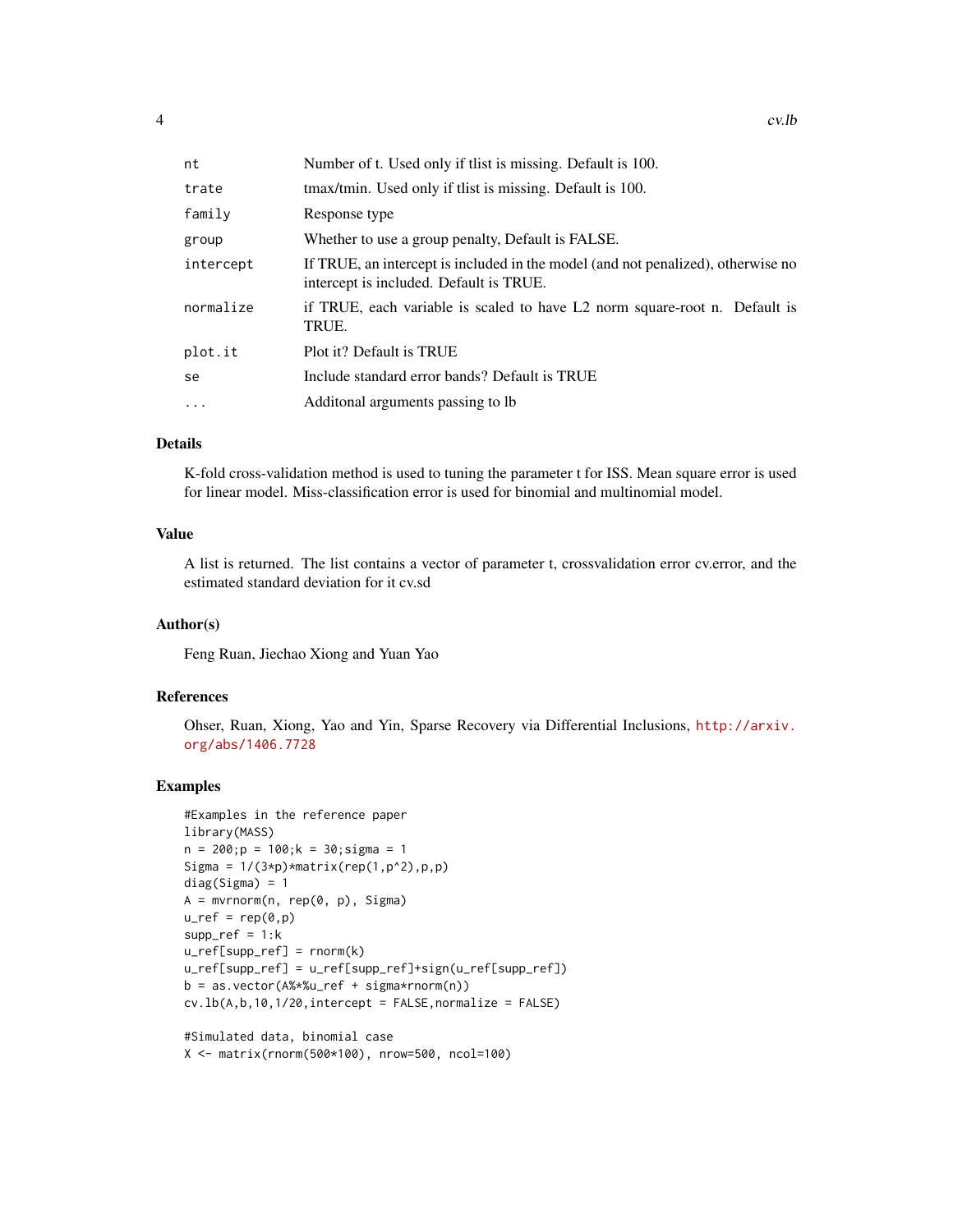#### <span id="page-4-0"></span>diabetes 5

```
alpha <- c(rep(1,30), rep(0,70))y <- 2*as.numeric(runif(500)<1/(1+exp(-X %*% alpha)))-1
cv.lb(X,y,kappa=5,alpha=1,family="binomial",
             intercept=FALSE,normalize = FALSE)
```
diabetes *Blood and other measurements in diabetics*

#### Description

The diabetes data frame has 442 rows and 3 columns. These are the data used in the Efron et al "Least Angle Regression" paper.

#### Format

This data frame contains the following columns:

- x a matrix with 10 columns
- y a numeric vector
- x2 a matrix with 64 columns

#### Details

The x matrix has been standardized to have unit L2 norm in each column and zero mean. The matrix x2 consists of x plus certain interactions.

#### References

Efron, Hastie, Johnstone and Tibshirani (2003) "Least Angle Regression" (with discussion) *Annals of Statistics*

ggm *Linearized Bregman solver for composite conditionally likelihood of Gaussian Graphical model with lasso penalty.*

#### Description

Solver for the entire solution path of coefficients.

#### Usage

```
ggm(X, kappa, alpha, S = NA, c = 2, tlist, nt = 100, trate = 100,print = FALSE)
```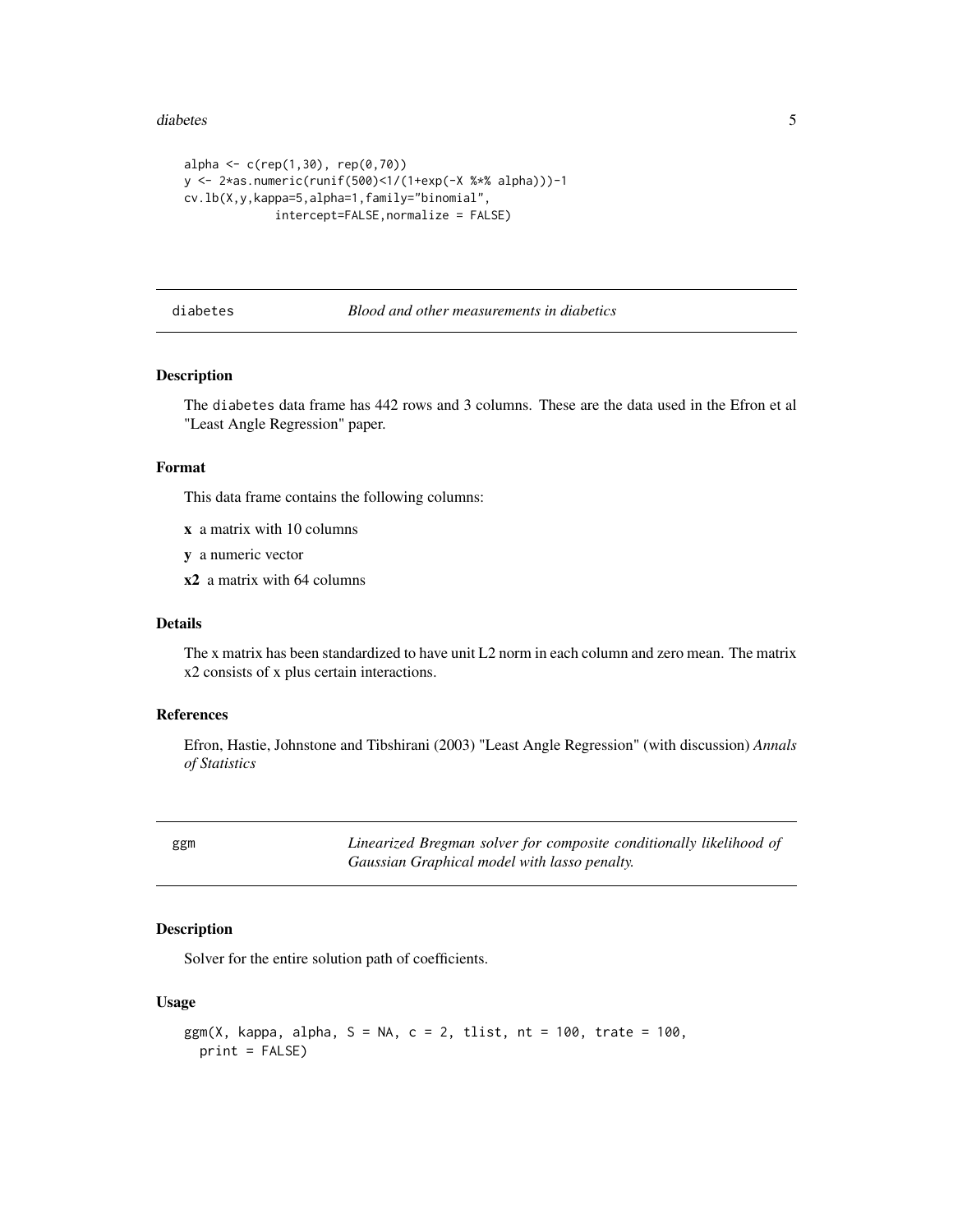#### Arguments

| X     | An n-by-p matrix of variables.                                                                                                                                                                                                   |
|-------|----------------------------------------------------------------------------------------------------------------------------------------------------------------------------------------------------------------------------------|
| kappa | The damping factor of the Linearized Bregman Algorithm that is defined in the<br>reference paper. See details.                                                                                                                   |
| alpha | Parameter in Linearized Bregman algorithm which controls the step-length of<br>the discretized solver for the Bregman Inverse Scale Space. See details.                                                                          |
| S     | The covariance matrix can be provided directly if data matrix X is missing.                                                                                                                                                      |
| C     | Normalized step-length. If alpha is missing, alpha is automatically generated<br>by alpha=c*n/(kappa*  X^T*X  _2). Default is 2. It should be in $(0,4)$ . If<br>beyond this range the path may be oscillated at large t values. |
| tlist | Parameters t along the path.                                                                                                                                                                                                     |
| nt    | Number of t. Used only if thist is missing. Default is 100.                                                                                                                                                                      |
| trate | tmax/tmin. Used only if thist is missing. Default is 100.                                                                                                                                                                        |
| print | If TRUE, the percentage of finished computation is printed.                                                                                                                                                                      |

#### Details

The data matrix X is assumed to follow the Gaussian Graohical model which is described as following:

$$
X \sim N(\mu, \Theta^{-1})
$$

where  $\Theta$  is sparse p-by-p symmetric matrix. Then conditional on  $x_{-j}$ 

$$
x_j \sim N(\mu_j - \sum_{k \neq j} \Theta_{jk} / \Theta_{jj} (x_k - \mu_k), 1 / \Theta_{jj})
$$

then the composite conditional likelihood is like this:

$$
-\sum_{j}condloglik(X_j|X_{-j})
$$

or in detail:

$$
\sum_j \Theta_j^T S \Theta_j / 2 \Theta_{jj} - \ln(\Theta_{jj}) / 2
$$

where  $S$  is covariance matrix of data. It is easy to prove that this loss function is convex.

#### Value

A "ggm" class object is returned. The list contains the call, the path, value for alpha, kappa, t.

#### Author(s)

Jiechao Xiong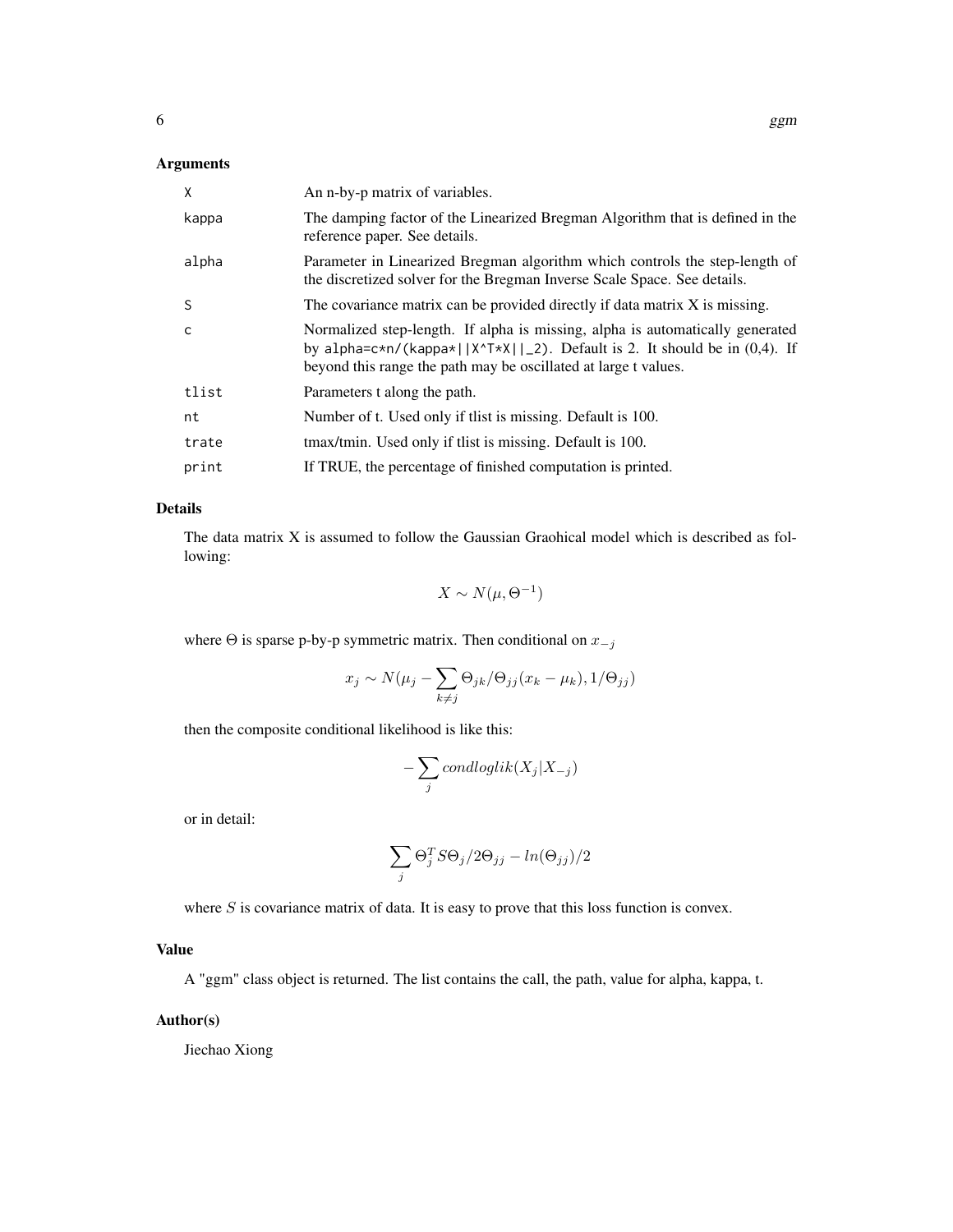<span id="page-6-0"></span>ising the contract of the contract of the contract of the contract of the contract of the contract of the contract of the contract of the contract of the contract of the contract of the contract of the contract of the cont

#### Examples

```
library(MASS)
p = 20Omega = diag(1, p, p)Omega[0:(p-2)*(p+1)+2] = 1/3Omega[1:(p-1)*(p+1)] = 1/3S = solve(Omega)
X = mvrnorm(n=500, rep(0,p),S)obj = ggm(X, 10, true=10)obj$path[,,50]
```
ising *Linearized Bregman solver for composite conditionally likelihood of Ising model with lasso penalty.*

#### Description

Solver for the entire solution path of coefficients.

#### Usage

```
ising(X, kappa, alpha, c = 2, tlist, responses = c(-1, 1), nt = 100,
 trate = 100, intercept = TRUE, print = FALSE)
```
#### Arguments

| X         | An n-by-p matrix of variables.                                                                                                                                                                                                    |
|-----------|-----------------------------------------------------------------------------------------------------------------------------------------------------------------------------------------------------------------------------------|
| kappa     | The damping factor of the Linearized Bregman Algorithm that is defined in the<br>reference paper. See details.                                                                                                                    |
| alpha     | Parameter in Linearized Bregman algorithm which controls the step-length of<br>the discretized solver for the Bregman Inverse Scale Space. See details.                                                                           |
| C         | Normalized step-length. If alpha is missing, alpha is automatically generated<br>by alpha= $c*n/(kappa*  X^T*X  _2)$ . Default is 2. It should be in (0,4). If<br>beyond this range the path may be oscillated at large t values. |
| tlist     | Parameters t along the path.                                                                                                                                                                                                      |
| responses | The type of data. $c(0,1)$ or $c(-1,1)$ , Default is $c(-1,1)$ .                                                                                                                                                                  |
| nt        | Number of t. Used only if thist is missing. Default is 100.                                                                                                                                                                       |
| trate     | tmax/tmin. Used only if thist is missing. Default is 100.                                                                                                                                                                         |
| intercept | if TRUE, an intercept is included in the model (and not penalized), otherwise no<br>intercept is included. Default is TRUE.                                                                                                       |
| print     | If TRUE, the percentage of finished computation is printed.                                                                                                                                                                       |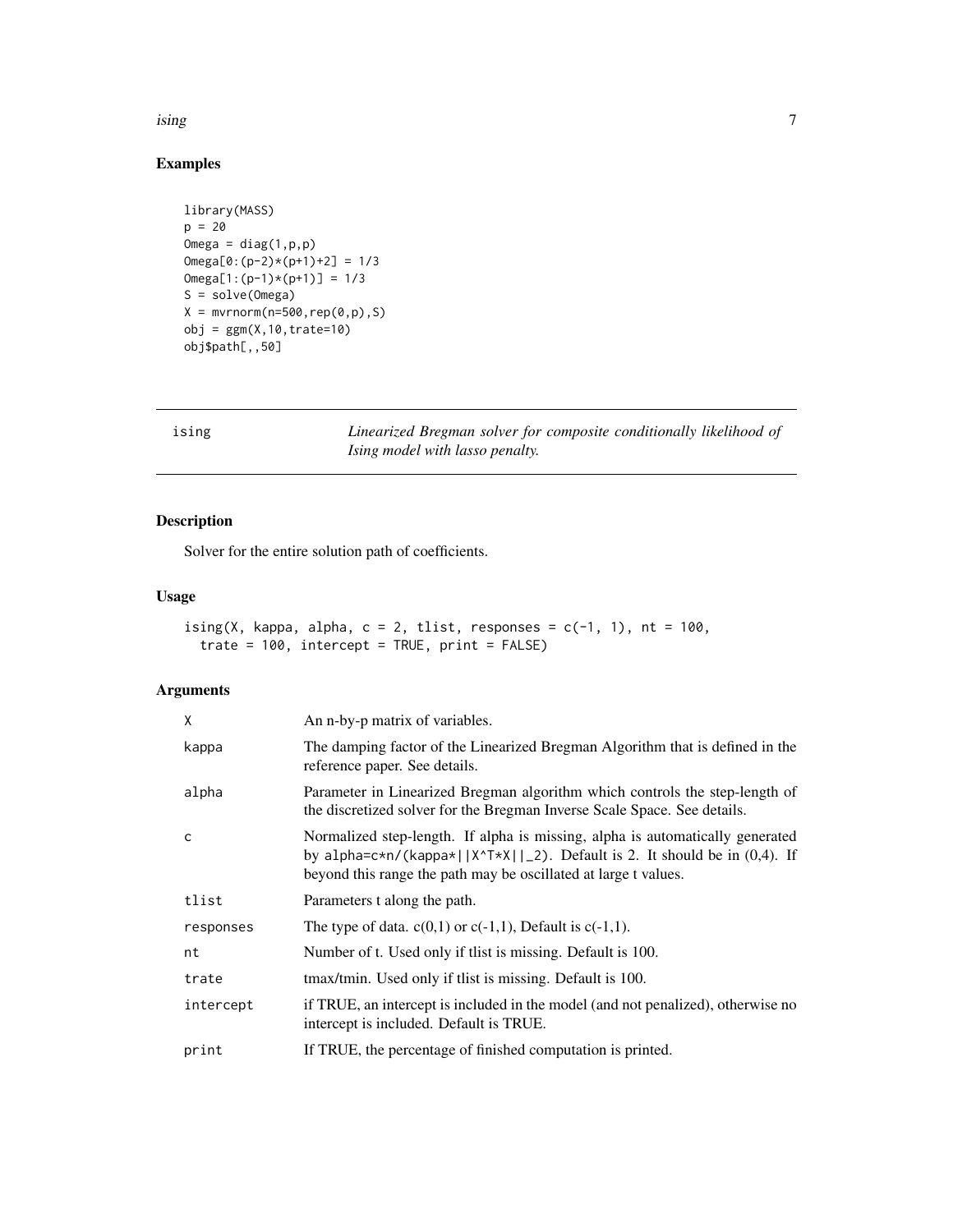#### <span id="page-7-0"></span>Details

The data matrix X is assumed in  $\{1,-1\}$ . The Ising model here used is described as following:

$$
P(x) \sim \exp\left(\sum_{i} \frac{a_{0i}}{2} x_i + x^T \Theta x/4\right)
$$

where  $\Theta$  is p-by-p symmetric and 0 on diagnal. Then conditional on  $x_{-j}$ 

$$
\frac{P(x_j = 1)}{P(x_j = -1)} = exp(\sum_i a_{0i} + \sum_{i \neq j} \theta_{ji} x_i)
$$

then the composite conditional likelihood is like this:

$$
-\sum_{j}condloglik(X_j|X_{-j})
$$

#### Value

A "ising" class object is returned. The list contains the call, the path, the intercept term a0 and value for alpha, kappa, t.

#### Author(s)

Jiechao Xiong

#### Examples

```
library('Libra')
library('igraph')
data('west10')
X \leftarrow as.matrix(2*west10-1);obj = ising(X,10,0.1,nt=1000,trate=100)
g<-graph.adjacency(obj$path[,,770],mode="undirected",weighted=TRUE)
E(g)[E(g)$weight<0]$color<-"red"
E(g)[E(g)$weight>0]$color<-"green"
V(g)$name<-attributes(west10)$names
plot(g,vertex.shape="rectangle",vertex.size=35,vertex.label=V(g)$name,
edge.width=2*abs(E(g)$weight),main="Ising Model (LB): sparsity=0.51")
```
isingdata *Simulation data for Ising model*

#### Description

The isingdata data list contains 2 variables. One is 5000 samples from the ising model on the 10-by-10 grid using Gibbs sampling. The other is the groupdtruth parameter.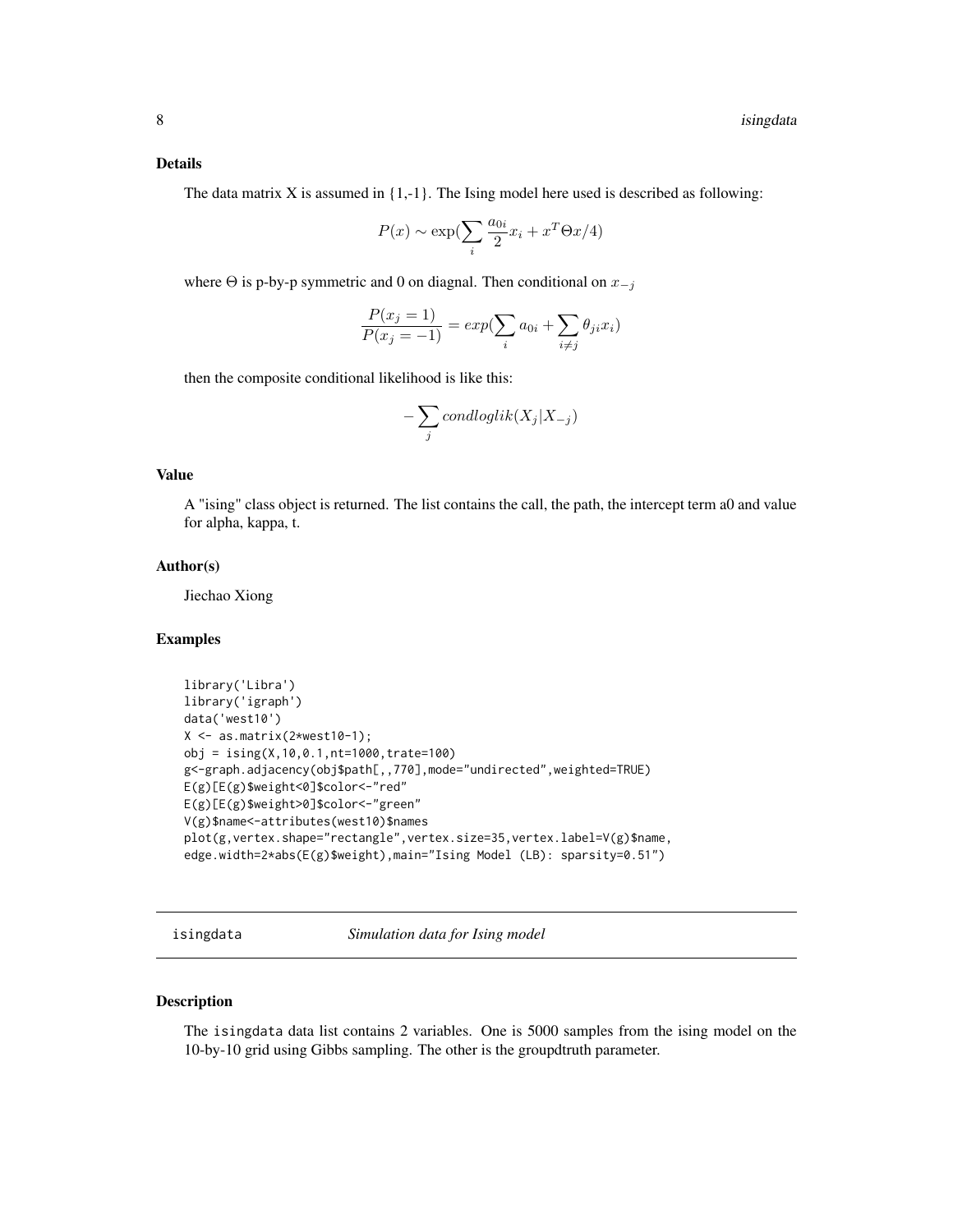#### <span id="page-8-0"></span>Format

This data list contains the following two variables:

J a 100-by-100 matrix, the groudtruth of ising model.

 $X$  a 5000-by-100 matrix, each entry is in -1,1.

| I<br>$\sim$ | ۰.<br>. .<br>۰. |  |
|-------------|-----------------|--|
|             |                 |  |

#### ISS solver for linear model with lasso penalty

#### Description

Solver for the entire solution path of coefficients for ISS.

#### Usage

 $iss(X, y,$  intercept = TRUE, normalize = TRUE, nvar = min(dim(X)))

#### Arguments

| X         | An n-by-p matrix of predictors                                                                                              |
|-----------|-----------------------------------------------------------------------------------------------------------------------------|
| У         | Response Variable                                                                                                           |
| intercept | if TRUE, an intercept is included in the model (and not penalized), otherwise no<br>intercept is included. Default is TRUE. |
| normalize | if normalize, each variable is scaled to have L2 norm square-root n. Default is<br>TRUE.                                    |
| nvar      | Maximal number of variables allowed in the model.                                                                           |

#### Details

The ISS solver computes the whole regularization path for lasso-penalty for linear model. It gives the piecewise constant solution path for Bregman Inverse Scale Space Differential Inclusion. It is the asymptotic limit of LB method with kaapa goes to infinity and alpha goes to zero.

#### Value

An "LB" class object is returned. The list contains the call, the family, the path, the intercept term a0 and value for alpha, kappa, iter, and meanvalue, scale factor of X, meanx and normx.

#### Author(s)

Feng Ruan, Jiechao Xiong and Yuan Yao

#### References

Ohser, Ruan, Xiong, Yao and Yin, Sparse Recovery via Differential Inclusions, [http://arxiv.](http://arxiv.org/abs/1406.7728) [org/abs/1406.7728](http://arxiv.org/abs/1406.7728)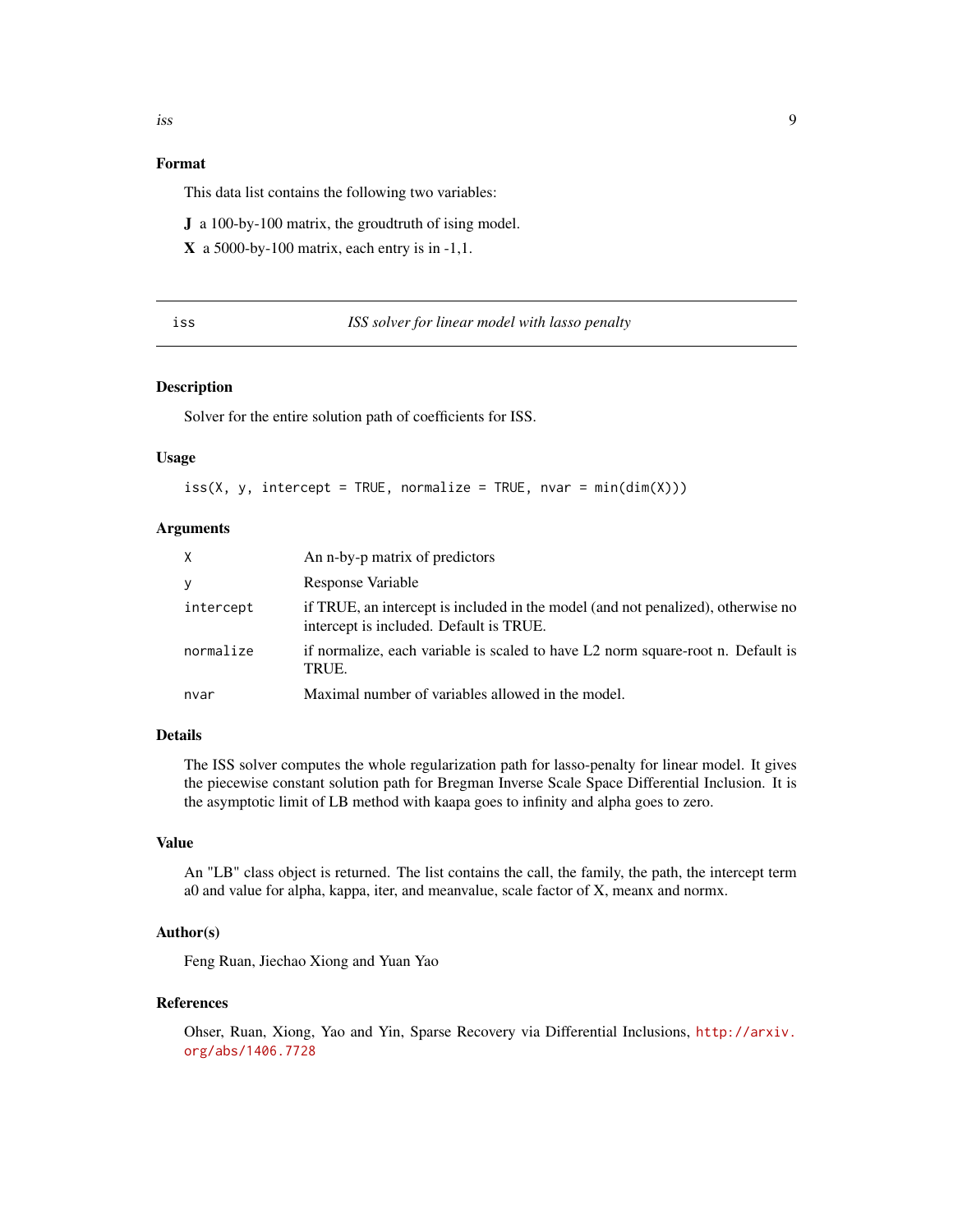#### Examples

```
#Examples in the reference paper
library(MASS)
library(lars)
library(MASS)
library(lars)
n = 80; p = 100; k = 30; sigma = 1Sigma = 1/(3*p)*matrix(rep(1,p^2),p,p)diag(Sigma) = 1A = mvrnorm(n, rep(0, p), Signa)u_ref = rep(0,p)supp_ref = 1:ku_ref[supp_ref] = rnorm(k)u_ref[supp_ref] = u_ref[supp_ref]+sign(u_ref[supp_ref])
b = as.vector(A%*%u-ref + sigma*rnorm(n))lasso = lars(A,b,normalize=FALSE,intercept=FALSE,max.steps=100)
par(mfrow=c(3,2))
matplot(n/lasso$lambda, lasso$beta[1:100,], xlab = bquote(n/lambda),
      ylab = "Coefficients", xlim=c(0,3),ylim=c(range(lasso$beta)),type='l', main="Lasso")
object = iss(A,b,intercept=FALSE,normalize=FALSE)
plot(object,xlim=c(0,3),main=bquote("ISS"))
kappa_{1}ist = c(4, 16, 64, 256)alpha_list = 1/10/kappa_list
for (i in 1:4){
  object <- lb(A,b,kappa_list[i],alpha_list[i],family="gaussian",group=FALSE,
               trate=20,intercept=FALSE,normalize=FALSE)
 plot(object,xlim=c(0,3),main=bquote(paste("LB ",kappa,"=",.(kappa_list[i]))))
}
```
lb *Linearized Bregman solver for linear, binomial, multinomial models with lasso, group lasso or column lasso penalty.*

#### **Description**

Solver for the entire solution path of coefficients for Linear Bregman iteration.

#### Usage

 $lb(X, y, kappa, alpha, c = 1, tlist, nt = 100, trate = 100,$ family = c("gaussian", "binomial", "multinomial"), group = FALSE,  $index = NA$ ,  $intercept = TRUE$ ,  $normalize = TRUE$ ,  $print = FALSE$ )

#### Arguments

|   | An n-by-p matrix of predictors |
|---|--------------------------------|
| у | Response Variable              |

<span id="page-9-0"></span> $10$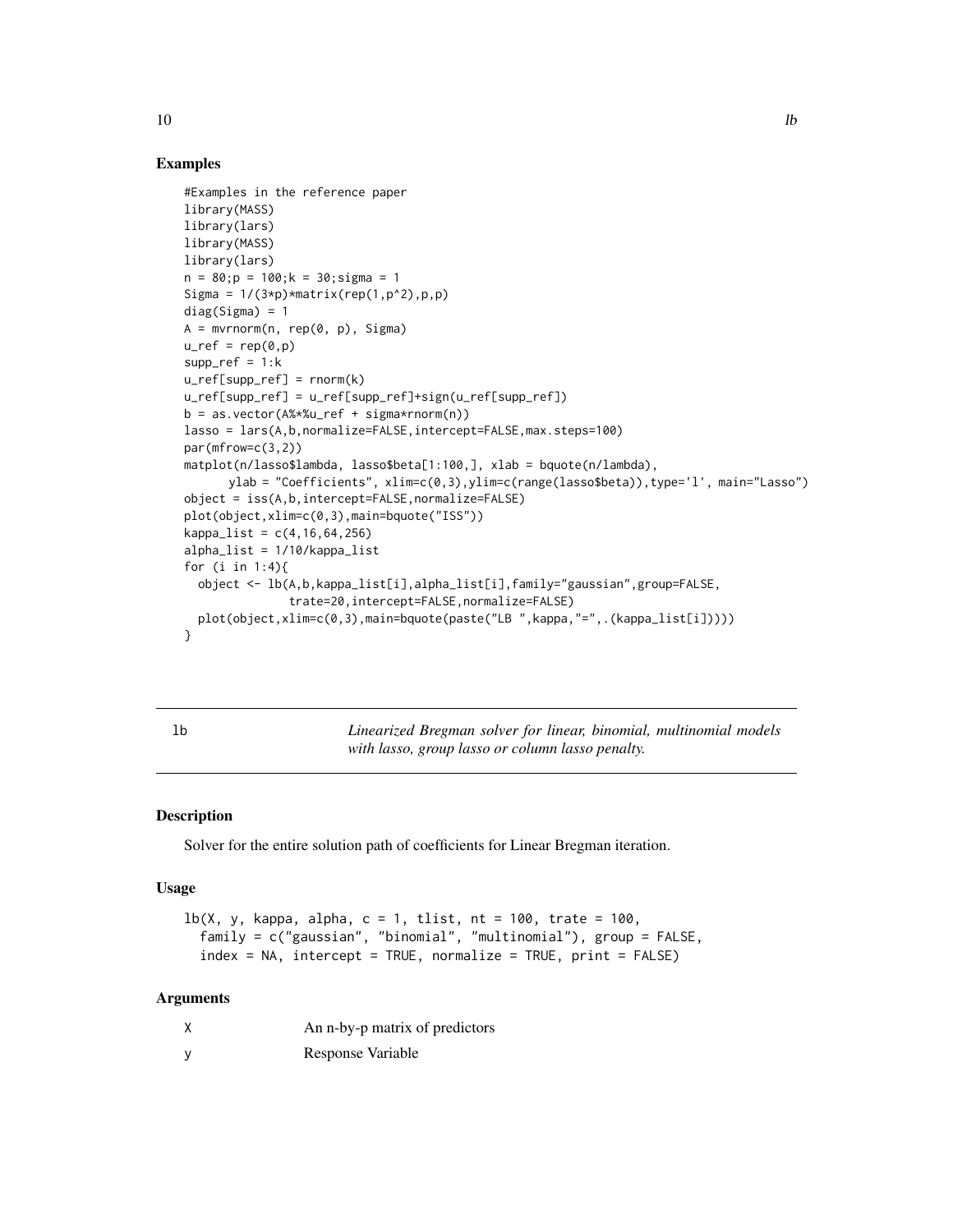| kappa        | The damping factor of the Linearized Bregman Algorithm that is defined in the<br>reference paper. See details.                                                                                                                                                                                                                                                     |
|--------------|--------------------------------------------------------------------------------------------------------------------------------------------------------------------------------------------------------------------------------------------------------------------------------------------------------------------------------------------------------------------|
| alpha        | Parameter in Linearized Bregman algorithm which controls the step-length of<br>the discretized solver for the Bregman Inverse Scale Space. See details.                                                                                                                                                                                                            |
| $\mathsf{C}$ | Normalized step-length. If alpha is missing, alpha is automatically generated by<br>alpha=n*c/(kappa*  X^T*X  _2). It should be in $(0,2)$ for family = "gaus-<br>sian"(Default is 1), $(0,8)$ for family = "binomial"(Default is 4), $(0,4)$ for family<br>= "multinomial" (Default is 2). If beyond these range the path may be oscillated<br>at large t values. |
| tlist        | Parameters t along the path.                                                                                                                                                                                                                                                                                                                                       |
| nt           | Number of t. Used only if thist is missing. Default is 100.                                                                                                                                                                                                                                                                                                        |
| trate        | tmax/tmin. Used only if tlist is missing. Default is 100.                                                                                                                                                                                                                                                                                                          |
| family       | Response type                                                                                                                                                                                                                                                                                                                                                      |
| group        | Whether to use a group penalty, Default is FALSE.                                                                                                                                                                                                                                                                                                                  |
| index        | For group models, the index is a vector that determines the group of the parame-<br>ters. Parameters of the same group should have equal value in index. Be careful<br>that multinomial group model default assumes the variables in same column are<br>in the same group, and a empty value of index means each variable is a group.                              |
| intercept    | if TRUE, an intercept is included in the model (and not penalized), otherwise no<br>intercept is included. Default is TRUE.                                                                                                                                                                                                                                        |
| normalize    | if TRUE, each variable is scaled to have L2 norm square-root n. Default is<br>TRUE.                                                                                                                                                                                                                                                                                |
| print        | If TRUE, the percentage of finished computation is printed.                                                                                                                                                                                                                                                                                                        |
|              |                                                                                                                                                                                                                                                                                                                                                                    |

#### Details

The Linearized Bregman solver computes the whole regularization path for different types of lassopenalty for gaussian, binomial and multinomial models through iterations. It is the Euler forward discretized form of the continuous Bregman Inverse Scale Space Differential Inclusion. For binomial models, the response variable y is assumed to be a vector of two classes which is transformed in to  $\{1,-1\}$ . For the multinomial models, the response variable y can be a vector of k classes or a n-by-k matrix that each entry is in  $\{0,1\}$  with 1 indicates the class. Under all circumstances, two parameters, kappa and alpha need to be specified beforehand. The definitions of kappa and alpha are the same as that defined in the reference paper. Parameter alpha is defined as stepsize and kappa is the damping factor of the Linearized Bregman Algorithm that is defined in the reference paper.

#### Value

A "lb" class object is returned. The list contains the call, the type, the path, the intercept term a0 and value for alpha, kappa, iter, and meanvalue, scale factor of X, meanx and normx. For gaussian and bonomial, path is a p-by-nt matrix, and for multinomial, path is a k-by-p-by-nt array, each dimension represents class, predictor and parameter t.

#### Author(s)

Feng Ruan, Jiechao Xiong and Yuan Yao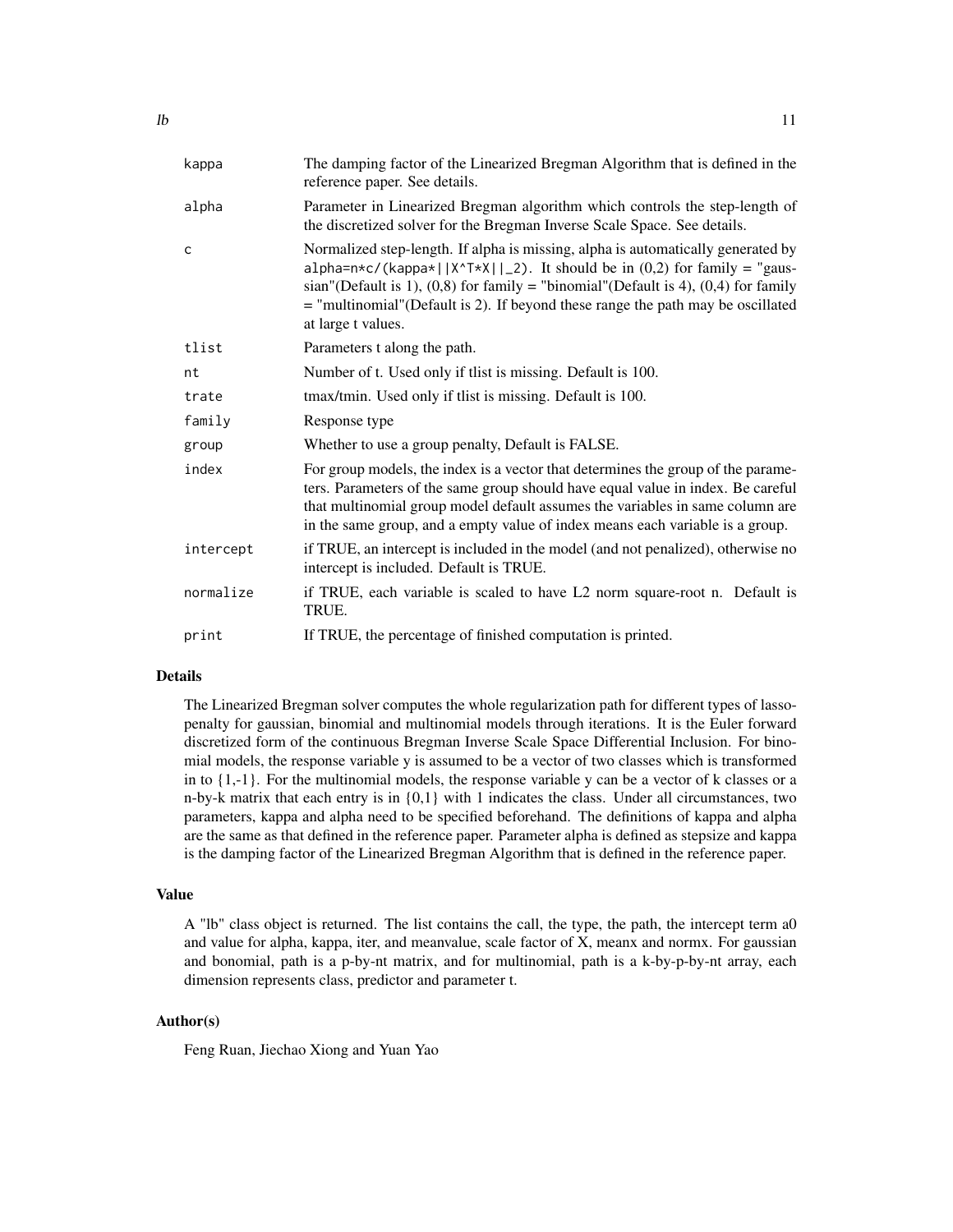#### References

Ohser, Ruan, Xiong, Yao and Yin, Sparse Recovery via Differential Inclusions, [http://arxiv.](http://arxiv.org/abs/1406.7728) [org/abs/1406.7728](http://arxiv.org/abs/1406.7728)

#### Examples

```
#Examples in the reference paper
library(MASS)
n = 80; p = 100; k = 30; sigma = 1Sigma = 1/(3*p)*matrix(rep(1,p^2),p,p)diag(Sigma) = 1
A = mvrnorm(n, rep(0, p), Signa)u_ref = rep(0,p)supp_ref = 1:ku_ref[supp_ref] = rnorm(k)u_ref[supp_ref] = u_ref[supp_ref]+sign(u_ref[supp_ref])
b = as.vector(A%*%u_ref + sigma*rnorm(n))kappa = 16alpha = 1/160object <- lb(A,b,kappa,alpha,family="gaussian",group=FALSE,
             trate=20,intercept=FALSE,normalize=FALSE)
plot(object,xlim=c(0,3),main=bquote(paste("LB ",kappa,"=",.(kappa))))
#Diabetes, linear case
library(Libra)
data(diabetes)
attach(diabetes)
object <- lb(x,y,100,1e-3,family="gaussian",group=FALSE)
plot(object)
detach(diabetes)
#Simulated data, binomial case
data('west10')
y<-2*west10[,1]-1;
X<-as.matrix(2*west10[,2:10]-1);
path <- lb(X,y,kappa = 1,family="binomial",trate=100,normalize = FALSE)
plot(path,xtype="norm",omit.zeros=FALSE)
#Simulated data, multinomial case
X <- matrix(rnorm(500*100), nrow=500, ncol=100)
alpha \leq matrix(c(rnorm(30*3), rep(0,70*3)), nrow=3)
P <- exp(alpha%*%t(X))
P <- scale(P,FALSE,apply(P,2,sum))
y \le - rep(0,500)
rd <- runif(500)
y[rd<P[1,]] <- 1
y[rd>1-P[3,]] < -1result <- lb(X,y,kappa=5,alpha=0.1,family="multinomial",
group=TRUE,intercept=FALSE,normalize = FALSE)
plot(result)
```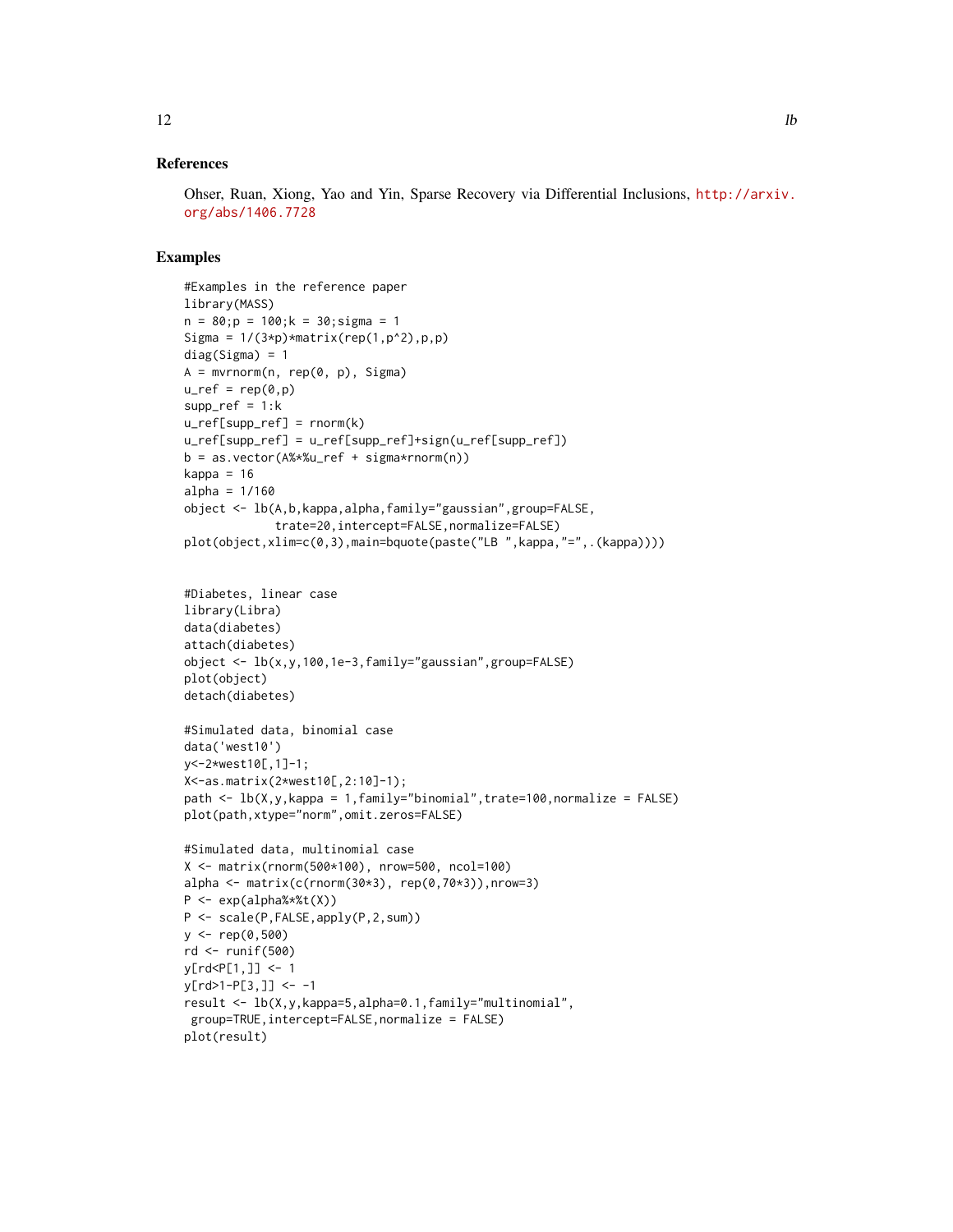<span id="page-12-0"></span>

#### Description

Produce a plot of an LB fit. The default is a complete coefficient path.

#### Usage

```
## S3 method for class 'lb'
plot(x, xtype = c("t", "norm"), omit.zeros = TRUE,eps = 1e-10, ...
```
#### Arguments

| X          | lb object                                                                                                                                                                                         |
|------------|---------------------------------------------------------------------------------------------------------------------------------------------------------------------------------------------------|
| xtype      | The x-axis type. "t" or "norm". Default is "t".                                                                                                                                                   |
| omit.zeros | When the number of variables is much greater than the number of observations,<br>many coefficients will never be nonzero; this logical (default TRUE) avoids plot-<br>ting these zero coefficents |
| eps        | Definition of zero above, default is 1e-10                                                                                                                                                        |
| $\ddotsc$  | Additional arguments for generic plot. Can be used to set xlims, change colors,<br>line widths, etc.                                                                                              |

#### Details

The default plot uses the fraction of L1 norm as the x. For multinomial case, the sum of absolute values of different class's coefficients are caculated to represent each variable. The intercept term is not ploted

#### Author(s)

Feng Ruan, Jiechao Xiong and Yuan Yao

potts *Linearized Bregman solver for composite conditionally likelihood of Potts model with lasso penalty and block-group penalty.*

#### Description

Solver for the entire solution path of coefficients.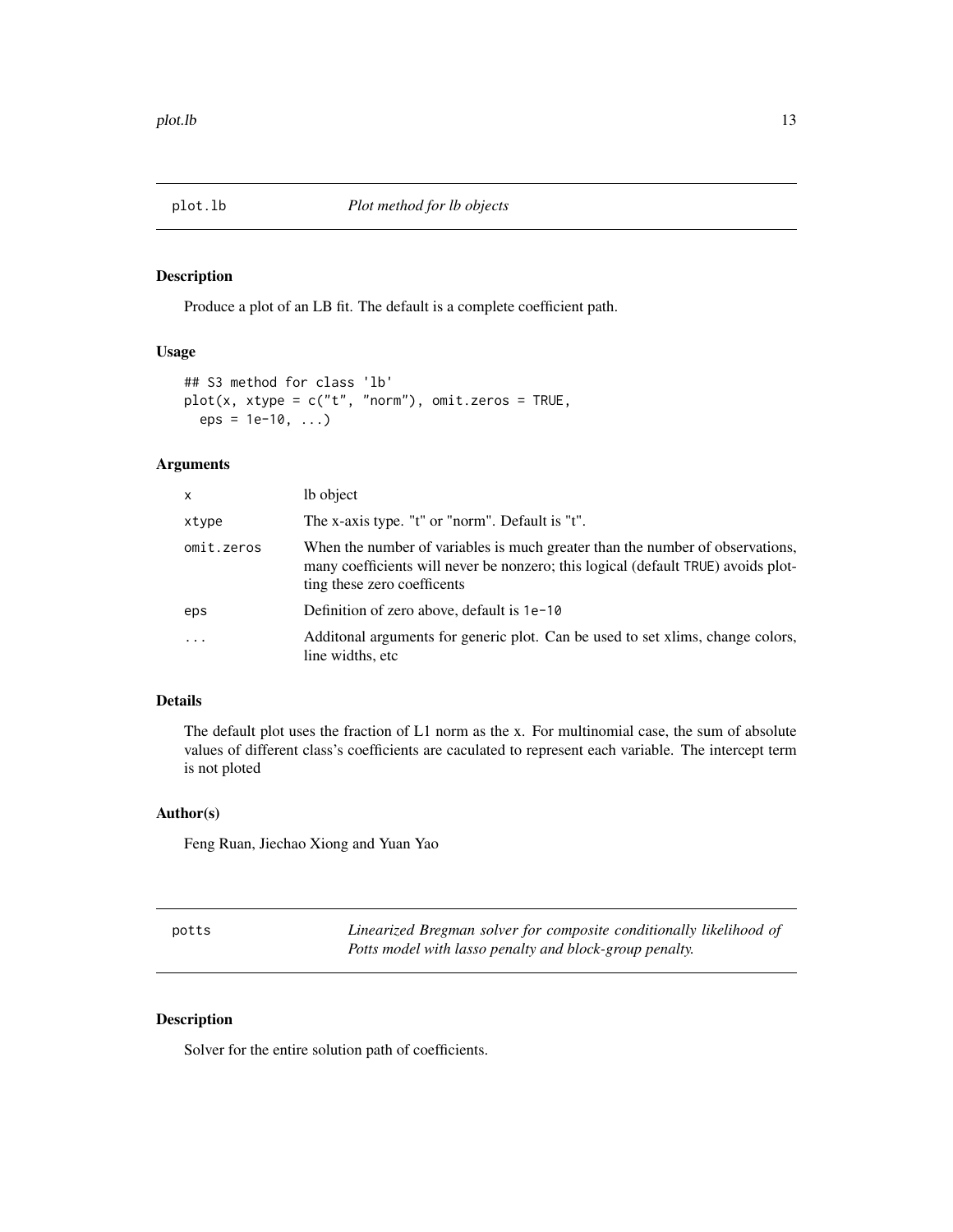#### Usage

```
potts(X, kappa, alpha, c = 1, tlist, nt = 100, trate = 100,
 group = FALSE, intercept = TRUE, print = FALSE)
```
#### Arguments

| X         | An n-by-p matrix of variables.                                                                                                                                                                                                                                                                            |
|-----------|-----------------------------------------------------------------------------------------------------------------------------------------------------------------------------------------------------------------------------------------------------------------------------------------------------------|
| kappa     | The damping factor of the Linearized Bregman Algorithm that is defined in the<br>reference paper. See details.                                                                                                                                                                                            |
| alpha     | Parameter in Linearized Bregman algorithm which controls the step-length of<br>the discretized solver for the Bregman Inverse Scale Space. See details.                                                                                                                                                   |
| C         | Normalized step-length. If alpha is missing, alpha is automatically generated<br>by alpha=c*n/(kappa*  XX^T*XX  _2), where XX is 0-1 indicator matrix in-<br>duced by the class of each Xi. Default is 1. It should be in $(0,2)$ . If beyond this<br>range the path may be oscillated at large t values. |
| tlist     | Parameters t along the path.                                                                                                                                                                                                                                                                              |
| nt        | Number of t. Used only if thist is missing. Default is 100.                                                                                                                                                                                                                                               |
| trate     | tmax/tmin. Used only if thist is missing. Default is 100.                                                                                                                                                                                                                                                 |
| group     | Whether to use a block-wise group penalty, Default is FALSE                                                                                                                                                                                                                                               |
| intercept | if TRUE, an intercept is included in the model (and not penalized), otherwise no<br>intercept is included. Default is TRUE.                                                                                                                                                                               |
| print     | If TRUE, the percentage of finished computation is printed.                                                                                                                                                                                                                                               |

#### Details

The data matrix X is transformed into a 0-1 indicator matrix D with each column  $D_{jk}$  means  $1(X_j ) == k$ . The Potts model here used is described as following:

$$
P(x) \sim \exp(\sum_{jk} a_{0,jk} 1(x_i = 1) + d^T \Theta d/2)
$$

where  $\Theta$  is p-by-p symmetric and 0 on diagnal. Then conditional on  $x_{-j}$ 

$$
P(x_j = k) \sim exp(\sum_k a_{0,jk} + \sum_{i \neq j,r} \theta_{jk,ir} d_{ir})
$$

then the composite conditional likelihood is like this:

$$
-\sum_j condloglik(X_j|X_{-j})
$$

#### Value

A "potts" class object is returned. The list contains the call, the path, the intercept term a0 and value for alpha, kappa, t.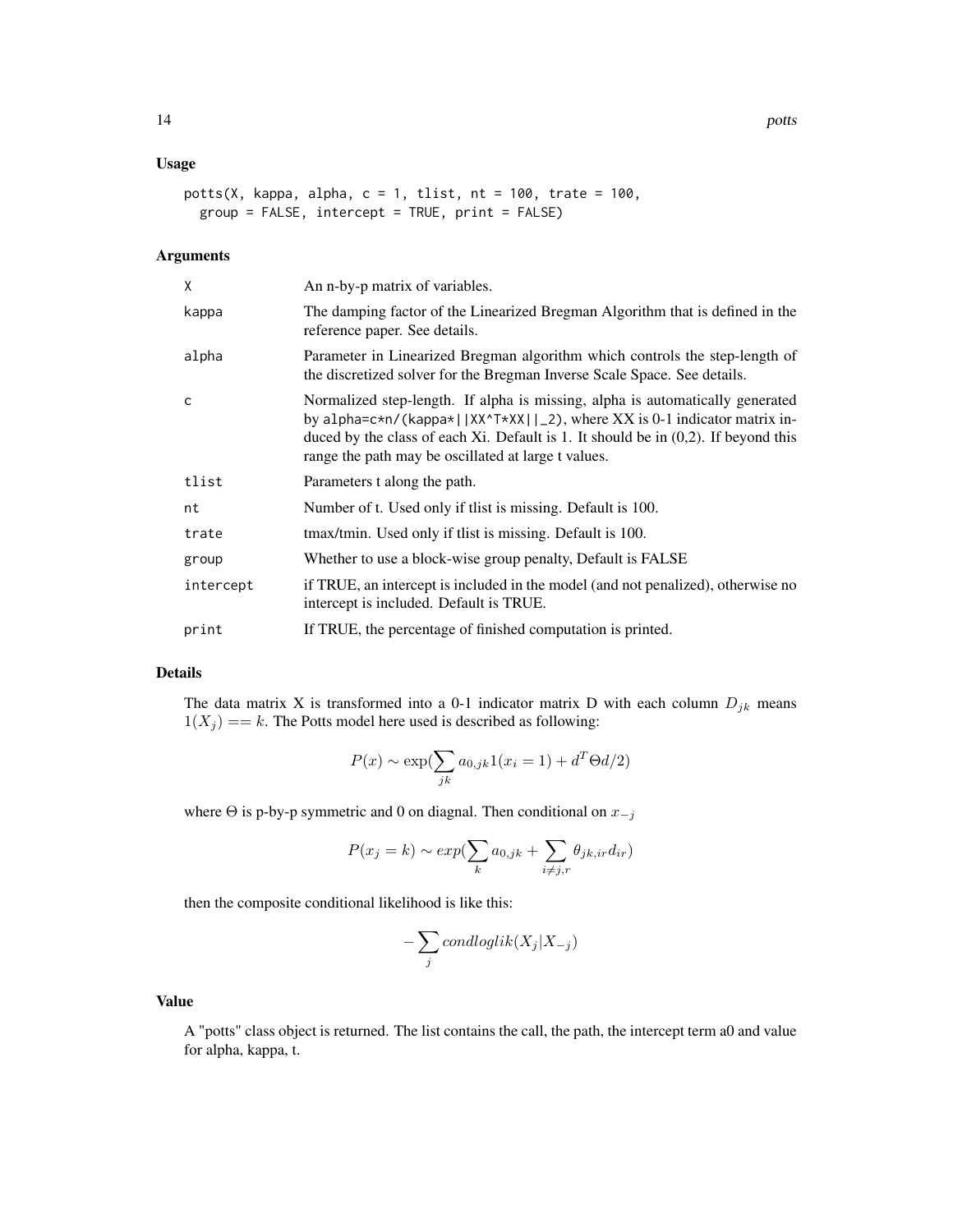#### <span id="page-14-0"></span>predict.lb the contract of the contract of the contract of the contract of the contract of the contract of the contract of the contract of the contract of the contract of the contract of the contract of the contract of the

#### Author(s)

Jiechao Xiong

#### Examples

 $X = matrix(float(runif(200*10)*3), 200, 10)$ obj = potts(X,10,nt=100,trate=10,group=TRUE)

#### predict.lb *Predict method for lb objects*

#### Description

Predict response variable for new data given a lb object

#### Usage

```
## S3 method for class 'lb'
predict(object, newx, t, type = c("fit", "coefficients"), ...)
```
#### Arguments

| newx<br>coefficients<br>along the path is used to predict.<br>To predict response of news or just fit coeffients on the path.<br>type<br>Additional arguments for generic predict.<br>$\cdot$ $\cdot$ $\cdot$ | object | lb object                                                                                                                                                                 |
|---------------------------------------------------------------------------------------------------------------------------------------------------------------------------------------------------------------|--------|---------------------------------------------------------------------------------------------------------------------------------------------------------------------------|
|                                                                                                                                                                                                               |        | New data matrix that each row is a data or a vector. If missing, type switched to                                                                                         |
|                                                                                                                                                                                                               |        | The parmeter for object to determin which coeffiecients used for prediction.<br>Linear interpolation is used if t is not in object\\$t. If missing, all the coeffiecients |
|                                                                                                                                                                                                               |        |                                                                                                                                                                           |
|                                                                                                                                                                                                               |        |                                                                                                                                                                           |

#### Details

The default plot uses the fraction of L1 norm as the x. For multinomial case, the sum of absolute values of different class's coefficients are caculated to represent each variable. The intercept term is not ploted

#### Value

A list containing t and other variables. For type="fit", the rediction response "fit" is returned. For "binomial", a vector of the probabilities for newx falling into class +1 is redurned. For "multinomial", a matrix with each column means the probabilities for newx falling into the corresponding class. If type="coefficients" coefficients "beta" and intercepts "a0" are returned.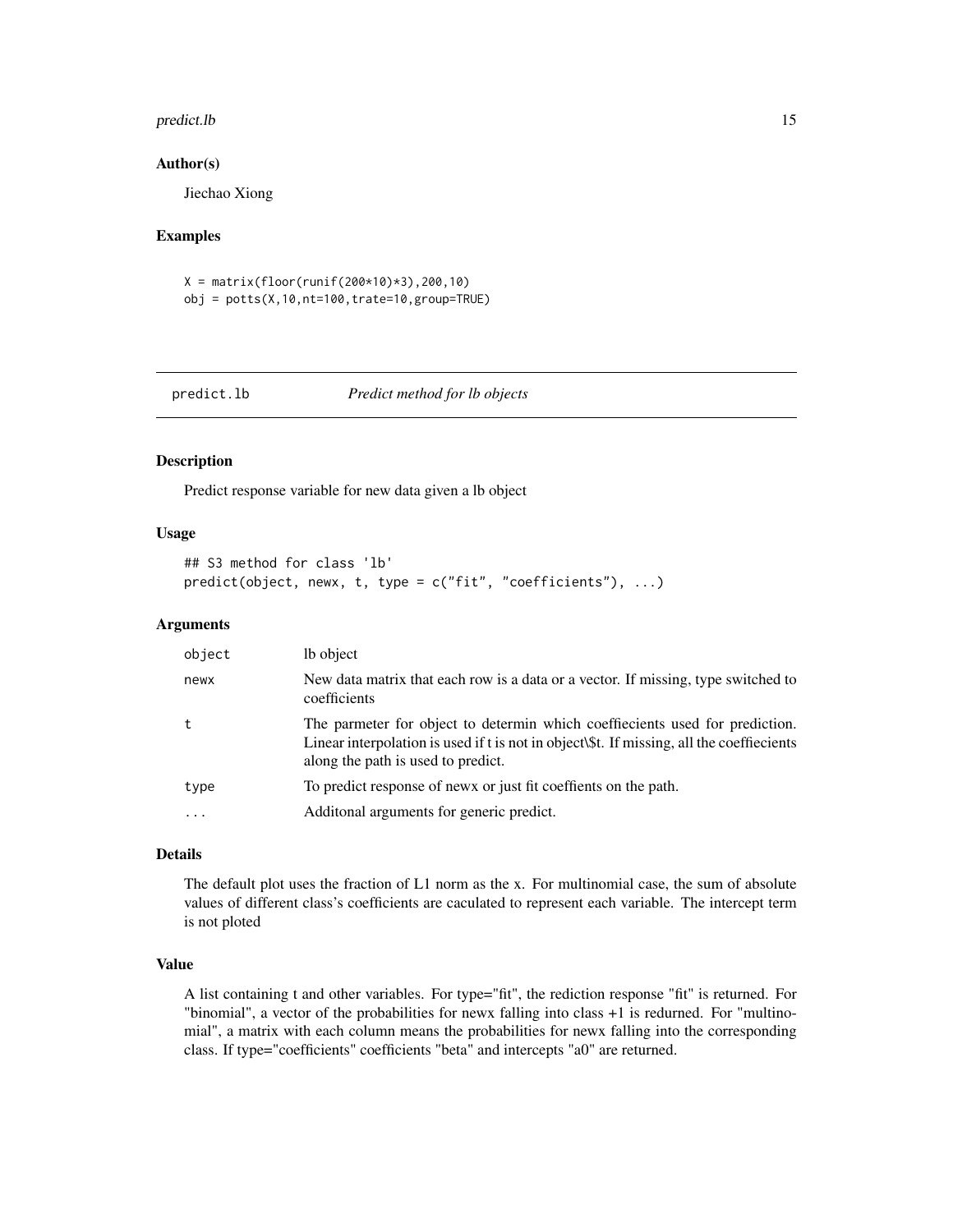#### <span id="page-15-0"></span>Author(s)

Feng Ruan, Jiechao Xiong and Yuan Yao

west10 *Journey to the West, one of the Four Great Classical Novels of Chinese Literature by WU, Cheng'en.*

#### Description

The west10 data frame has 408 rows and 10 columns. It records the appearance of top 10 characters in 408 scenes, the characters who appeared ("1") or not ("0") in each of the scenes. The dataset was collected via crowdsourcing in the classes of Mathematical Introduction to Data Analysis and Statistical Learning, taught by Prof. Yuan YAO at Peking University. he original data contains all the 302 characters, which can be downloaded at the sourse website.

#### Format

This file contains the following data frame:

west10 a data frame of 408 rows and 10 columns

#### Details

It records the appearance of top 10 characters in 408 scenes, the characters who appeared ("1") or not ("0") in each of the scenes. All the character names are in Chinese Pinyin.

#### References

Yuan YAO, A Mathematical Introduction to Data Analysis, Lecture Notes in *Peking University*